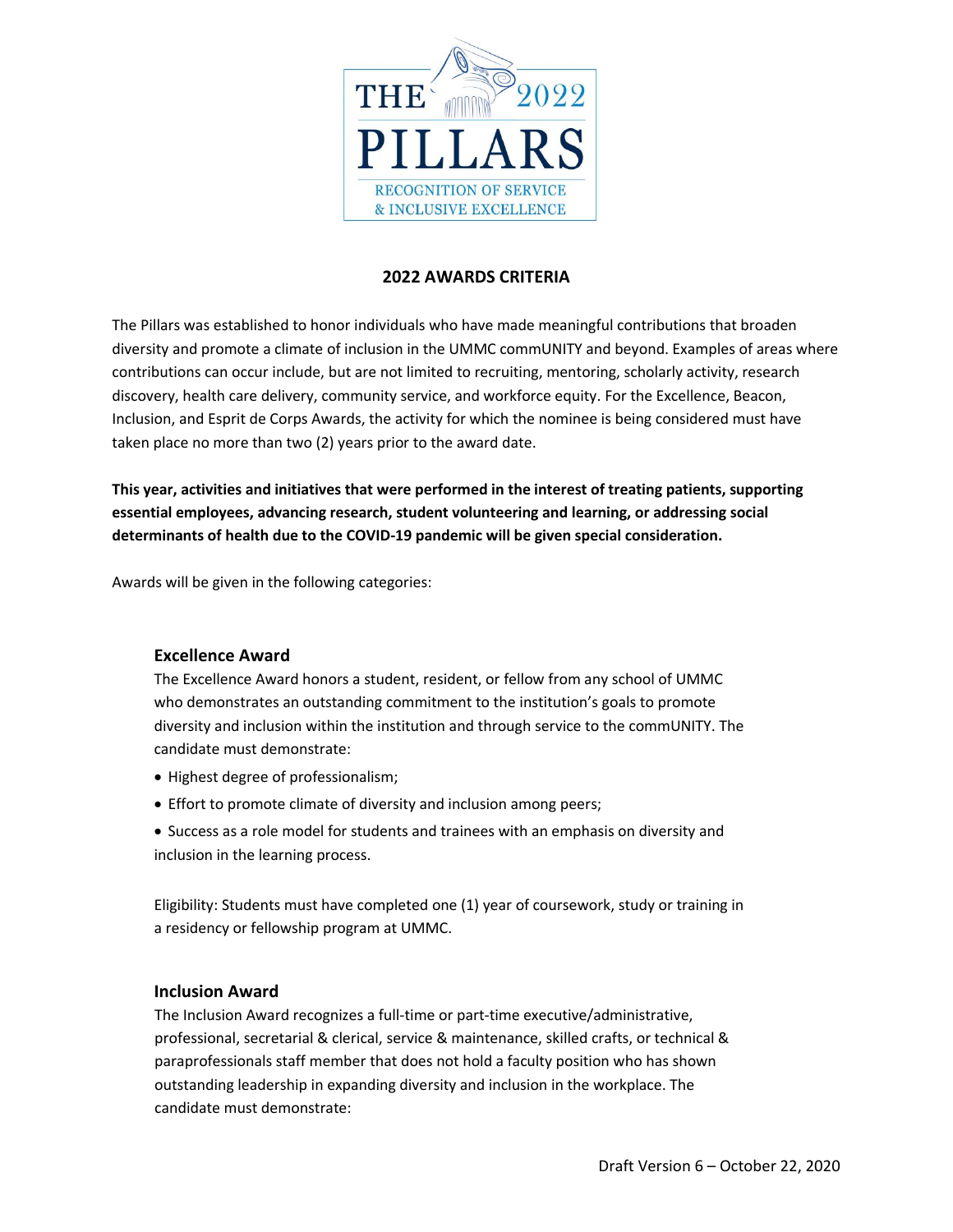- Highest degree of professionalism;
- Commitment to enhancing the climate of inclusion in the workplace by fostering a respectful work environment.

Eligibility: Staff members must be employed at UMMC for at least one full year.

#### **Beacon Award**

The Beacon Award honors any clinical or non-clinical faculty member with an academic designation or rank who demonstrates inclusive excellence in teaching, instruction, research, or clinical practice at UMMC. The candidate must demonstrate:

- Highest degree of professionalism;
- Successful mentoring of diverse faculty, non-faculty, trainees and students;
- Significant advancement in education, patient care, research or other professional activity that advances healthcare and improves health outcomes of diverse communities.

Eligibility: Faculty must be employed at UMMC for at least one full year.

#### **Lifetime Achievement Award**

The Lifetime Achievement Award acknowledges an alumni who has made a significant contribution to improving health outcomes in diverse communities in the state of Mississippi. The candidate must demonstrate:

- Highest degree of professionalism;
- Commitment to patient care and improving health outcomes of diverse communities;
- Works to enhance the climate of inclusion in order to advance careers of members of diverse groups.

Eligibility: Alumni must have earned a degree from any school of UMMC.

### **Esprit De Corps Award**

The Esprit De Corps Award acknowledges a team, department, or office that demonstrates successful collaboration on efforts to improve outcomes of diverse communities in any of UMMC's mission areas of education, research, and health care. Candidates must demonstrate:

- Highest degree of professionalism;
- Promotion of an inclusive workplace or learning environment;
- Significant advancement in education, patient care, research or other professional activity that advances healthcare and improves health outcomes of diverse communities.